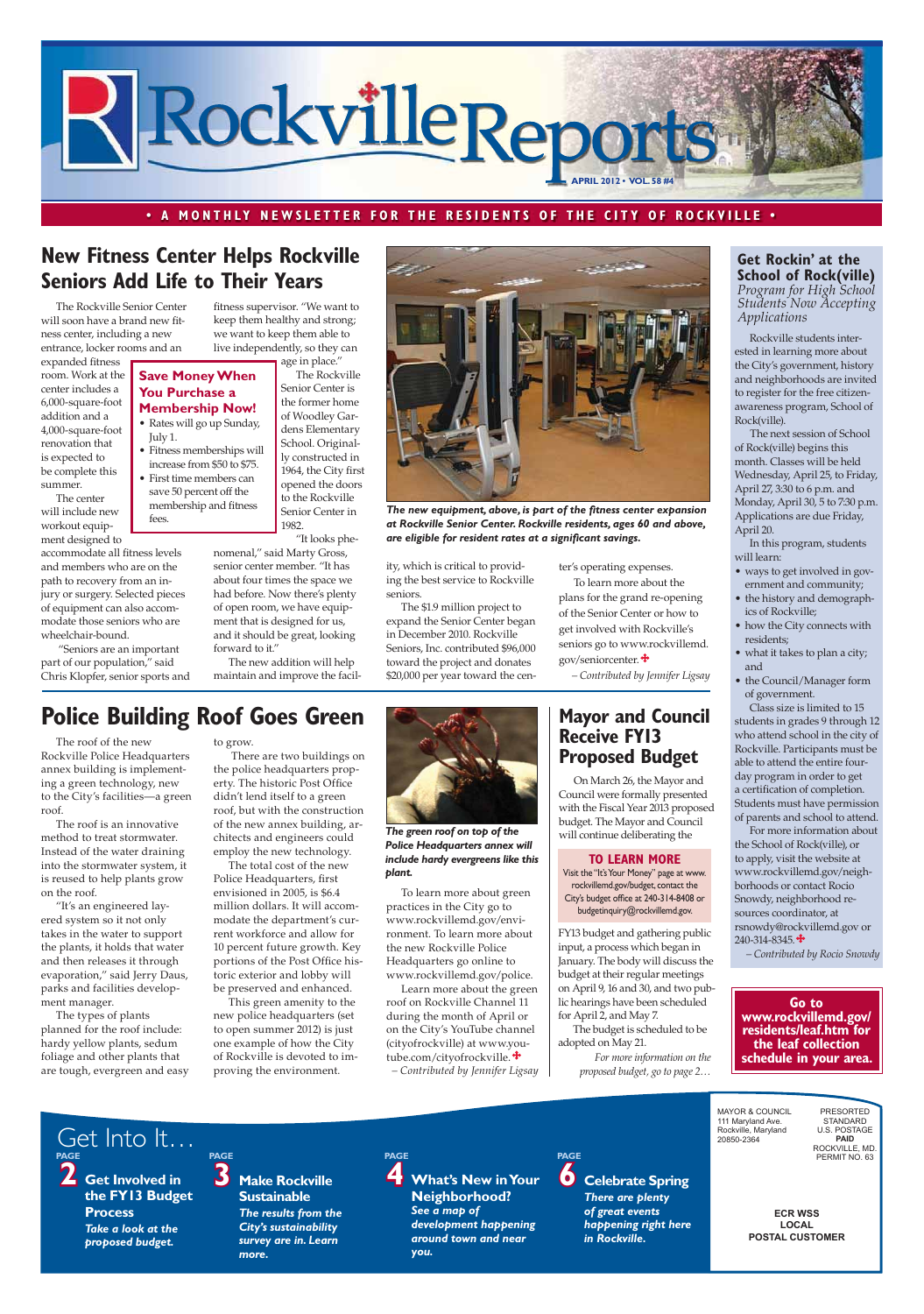

The Mayor and Council are calling on the public to be involved in the budget process.

"We need to hear directly from residents about the issues and priorities that matter most to them," said Mayor Phyllis Marcuccio.

There are many ways the public can comment on the budget *(see left)*.

The FY13 operating budget maintains Rockville's current level of programming and services, and continues efforts to carefully manage spending (see charts below). Despite a modest increase in some revenues, the City's property tax revenue will decrease by \$1.8 million from the FY12 adopted budget. The City's tradition of budgeting conservatively and preparing for the impacts of the recession has allowed for a balanced FY13 budget without increases to the tax rate or reductions in services.

## **Operating Budget**

The total proposed operating budget of \$107 million is a decrease of 0.2 percent from last year's budget. The General Fund budget – the fund that supports the largest portion of the operating budget - is \$65 million, a decrease of 1.6 percent.

The proposed budget includes a reduction of 9.8 regular positions from the RedGate Golf Course, and a one percent salary increase for employees. Healthcare benefits and pension contributions will be maintained and overtime will be reduced by 10 percent citywide.

The City's current real property tax rate of \$0.292 per \$100 of assessed valuation is maintained for FY13.

## **Capital Improvement Plan**

The FY13 Capital Improvement Plan (CIP), the City's five-year plan for funding capital expenses, is focused on maintaining current infrastructure, and does not include funding for any new projects.

 The strain that the reduced property tax revenue places on the operating budget means fewer funds are available to transfer to the City's capital budget. If revenues continue to fall, it will affect Rockville's ability to keep up with infrastructure maintenance in future years. For instance, in FY13 the City's asphalt paving is not funded at the level it has been in the past, and several other projects will receive no funding.

 The FY13 CIP is the first in over a decade that does not include new tax payer supported debt.

## **Enterprise Funds**

Rockville operates six enterprise funds, which function similarly to a private business, with costs fully recovered through user charges. Rockville's six designated enterprise funds are:

- Reducing City-offered programs and services
- Growing the City's tax base
- Growing the City's tax rate
- Borrowing to fund capital needs  $\ddagger$
- **Water Fund**, accounts for finances associated with treatment and distribution of potable water;
- **Sewer Fund**, accounts for the collection and treatment of sewage;
- **Refuse Fund**, accounts for the collection and disposal of recycling, refuse and yard waste;
- **Stormwater Management Fund**, accounts for maintaining existing and new stormwater management facilities, and storm drainage and water quality programs;
- **Parking Fund**, accounts for revenue and expenses associated with parking, including tickets, meters and garage leases; and
- **RedGate Golf Course**, accounts for outstanding personnel costs, debt and depreciation associated

\*\* Other departments include: Mayor and Council, City Attorney, Finance, Human Resources and Information Technology.

## **Public Input**

The public is asked to let the Mayor and Council know their thoughts on the budget.

- Share your input: • In person at a public hearing on May 7
- In writing at 111 Maryland Avenue, Rockville, MD 20850
- Via email at mayorcouncil@rockvillemd.gov.

## **Budget Dates at a Glance**

\* A ready-to-serve charge per quarter for water and sewer service is based on the size of the meter. For households with a 3/4 inch meter, the proposed charge equals \$12.17 per quarter, an increase of 20 percent from FY 2012. \*\* An ERU is an Equivalent Residential Unit, which is the average impervious surface on a typical single-family lot in Rockville.

- Mayor and Council will discuss the budget at their regular 7 p.m. meetings: April 9, 16 and 30
- Public Hearings April 2nd and May 7
- Public record for all testimony closes May 17
- Budget adoption by Mayor and Council May 21
- Fiscal Year 2013 starts July 1

## **Questions About the Budget?**

- Visit www.rockvillemd.gov/budget
- Contact the City's budget office at 240-314-8408 or budgetinquiry@rockvillemd.gov

## **Budget Snapshot**

Reviewing the charts below gives the reader additional information in a visual format for better comprehension about the City's FY13 budget.

- **Assessed Value of Real Property -** Property values are falling this year due to re-assesments.
- **Making 'Cents' of the City Dollar -** A breakdown of how the City spends each dollar.
- **Proposed FY13 General Fund Revenues -** Property taxes make up the majority of the City's revenue.
- **Rockville Utility Rates -** Sewer, water and Stormwater rates will increase while the refuse rate will decrease.

with the City's Golf course, which has been leased to Bill Casper Golf.

For FY13, rate increases are projected for the stormwater management fee and the water and sewer rates, while refuse rates are expected to decrease. Overall, most residents will see an average rate increase of \$4.26 per month (see chart below).

## **Looking Ahead**

The reduction in property tax revenue expected in FY13 and FY14 is associated with a reduction in real property taxable assessed values (see chart below). Assessed values increased between 2004 and 2012, while current and future drops in assessed values reflect the impact of the recession.

Property tax represents the majority of the total revenue collected by the City, and a drop in property assessments affects the City's budget. Maintaining a balanced budget in the future will require the City to consider the following options.

## IT'S YOUR MONEY:

To find out all the details about the Fiscal Year 2013 budget and the steps leading to its adoption, go to www.rockvillemd.gov/budget

# BUDGET INFORMATION<br>Dic Input<br>A neigr thoughts on the budget.

*FY 2013 Making 'cents' of the City's Dollar:* Illustrates how, by department, approximately \$1 of the City's Total Budget is allocated. City Manager's Office (CMO) comprises the Executive Office, which includes legislative affairs and REDI; Communication and Public Information; and Neighborhood Resources.

\* Includes debt service.



| <b>Rockville Utility Rates</b>    | <b>ADOPTED</b>                           | <b>PROPOSED</b>                          |
|-----------------------------------|------------------------------------------|------------------------------------------|
| <b>Refuse Rate</b>                | <b>FY 2012</b>                           | <b>FY 2013</b>                           |
| 5% decrease                       | \$392.40 per year                        | \$372 per year                           |
| Sewer Rate*                       | <b>FY 2012</b>                           | <b>FY 2013</b>                           |
| 9% increase                       | \$5.26 per 1,000 gallons                 | \$5.73 per 1,000 gallons                 |
| <b>Stormwater Management Rate</b> | <b>FY 2012</b>                           | <b>FY 2013</b>                           |
| 26% increase                      | \$62.48 per ERU** per year               | \$78.90 per ERU per year                 |
| Water Rate*                       | <b>FY 2012</b>                           | <b>FY 2013</b>                           |
| 8% increase                       | First 12,000 gallons per quarter: \$4.33 | First 12,000 gallons per quarter: \$4.68 |
|                                   | Next 12,000 gallons per quarter: \$6.23  | Next 12,000 gallons per quarter: \$6.73  |
|                                   | Over 24,000 gallons per quarter: \$6.69  | Over 24,000 gallons per quarter: \$7.23  |

![](_page_1_Figure_56.jpeg)

![](_page_1_Picture_57.jpeg)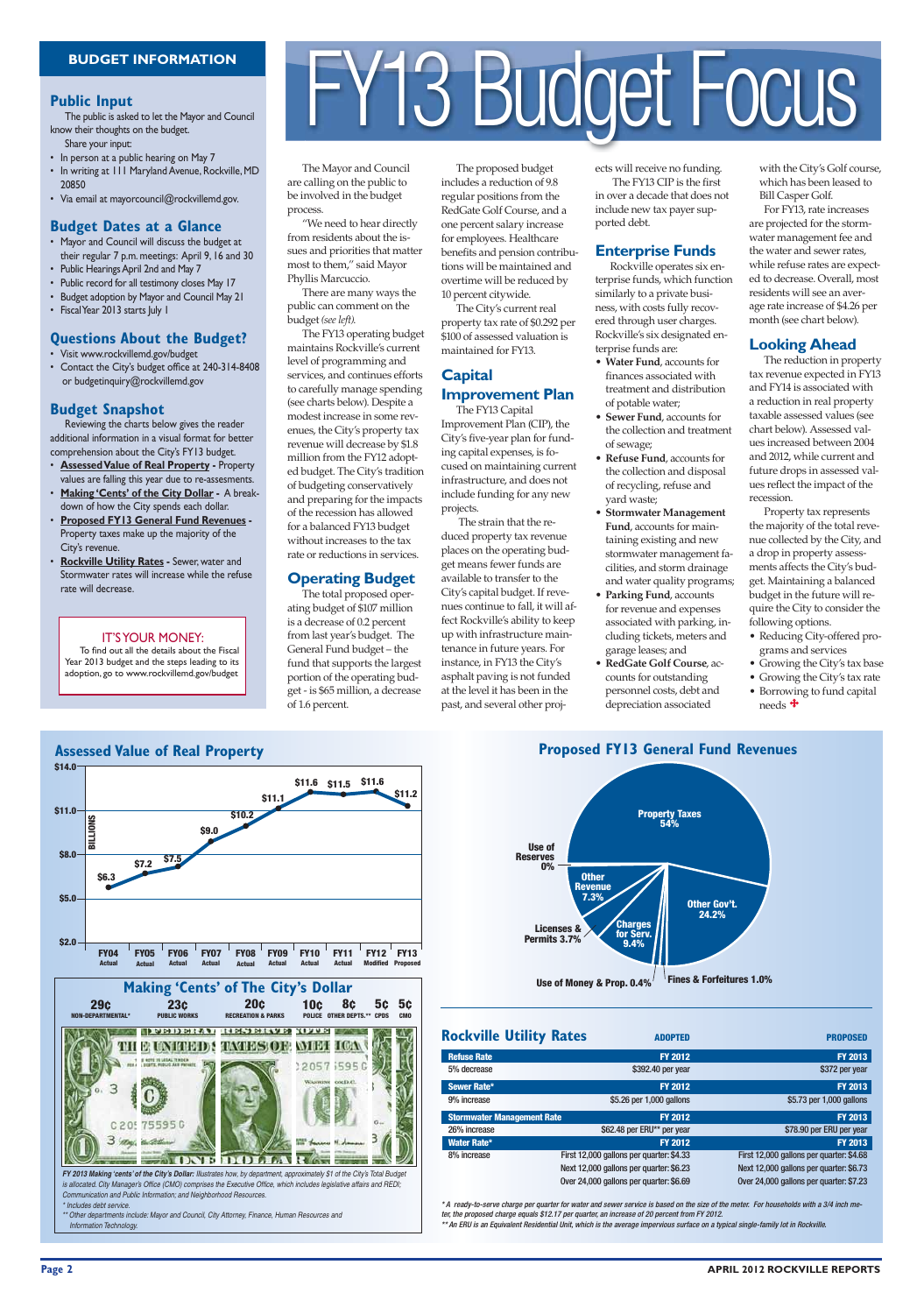![](_page_2_Picture_2.jpeg)

**Phyllis Marcuccio** 

# Mayor & Council

![](_page_2_Picture_6.jpeg)

**Bridget Donnell Newton** 

![](_page_2_Picture_4.jpeg)

![](_page_2_Picture_5.jpeg)

All General Sessions, Work Sessions and Public Hearings are televised on Rockville Channel 11, and are available on streaming video at www.rockville md.gov. Residents may comment on any subject for up to three minutes during "Citizens Forum" at most meetings. All meetings are at 7 p.m. and are subject to change. • **April 9** (Monday) • **May 7** (Monday) **April 9 (Monday)** • **May 7 (Monday)**<br>**April 16 (Monday)** • **May 14 (Monday)** 

![](_page_2_Picture_8.jpeg)

**City of Rockville Elected Officials (Two-Year Term from November 2011 to November 2013)**

**MEETINGS & DROP IN SCHEDULE**

## **IN BRIEF**

• **April 30** (Monday)

The Mayor and one Councilmember are available to meet with residents for drop-in discussions from 5:30-6:30 p.m. one Monday per month in the Mayor and Council office at City Hall. No appointment is necessary, but a call to the City Clerk's Office is appreciated, call 240-314-8280.

In addition to **Mayor Marcuccio**, the upcoming councilmembers scheduled are: **Bridget Donnell Newton**, April 9., **Mark Pierzchala**, May 14.

## **Board and Commission Vacancies**

cations.  $\ddot{\bullet}$ 

## **Mayor and Council to Honor Environmentalists, Photographers**

At their meeting Monday, April 30, the Mayor and Council will honor this year's Environmental Excellence Awards and Environmental Photo Contest winners.

The Rockville Environmental Excellence Awards, including the Carl Henn Outstanding Individual Environmental Achievement Award, are presented to individuals or organizations to recognize outstanding achievement or service to the environment in Rockville.

The City's annual Environmental Photo Contest recognizes local photographers who capture images that reflect Rockville's environment. Winning photos will be exhibited at VisArts in Rockville Town Center, 155 Gibbs Street, Friday, June 8, to Friday, June 22; posted to the City's website at www.rockvillemd. gov; and shared on the City's facebook page at www. facebook.com/cityofrockville.

For more information visit www.rockvillemd.gov/ environment.

## **Baseball Season Opens in Rockville**

*Mayor to Throw Ceremonial Opening Pitch* Rockville Mayor Phyllis Marcuccio will officially open the 2012 baseball season in Rockville during the annual Rockville Baseball Association (RBBA) Opening Day ceremony, Saturday, April 14, at 9 a.m. The ceremony and the season's opening games will take place at Dogwood Park, 800 Monroe Street.

 The City of Rockville Police Department Color Guard will participate in the ceremony. Singer Linda Colbert will perform the national anthem.

## **Success of Economic Summit Leads to Plans for Second Summit** *Community Groups Forming Now*

 The public is invited to attend the free festivities. For more information contact Jen Betts, sports programs specialist, at 240-314-8653 or jbetts@rockvillemd.gov.

## **Rockville Citizen Needed to Represent Community with Montgomery County**

 The Western Montgomery County Citizens Advisory Board is seeking a volunteer to serve on the board to represent Rockville.

Now is your opportunity to be a part of Rockville's future. To participate in a work group, please go to www.rockvillemd.gov/ summit  $\ddagger$ 

> The board meets monthly and offers advice on local issues and needs to the county executive and the county council.

The board is comprised of 19 representatives

- 12 neighborhood representatives, six business community representatives and one nonprofit representative. The board has committees on land use, transportation, budget, public safety and quality of life.

Members are nominated by the county executive and confirmed by the county council.

Members serve three-year terms. Board meetings are held the second Monday each month at 7 p.m. Members are expected to contribute approximately six hours each month.

To volunteer for the board or bring a community issue forward call 240-777-8200 or email bethesda. citizen@montgomerycountymd.gov.

## **Community Makes Progress toward Sustainable Maryland Certification** *Sustainable Survey Results Are In*

At their meeting March 5, the Mayor and Council agreed with

To learn more about Rockville's sustainability programs, email Erica Shingara at eshingara@ rockvillemd.gov or visit www.rockvillemd.gov/ environment/sustainability.  $\mathbf{\ddot{+}}$ 

Citizens Implementation Committee (CIC) and instructed City staff to continue efforts to engage residents in key planning initiatives.

The Community

Planning and Development Services Department and Neighborhood Resources Division have already begun implementing some of the recommendations and will continue to explore how best to implement others.

Highlights of the committee's recommendations include:

- Increase waste reduction, reuse and recycling (70%).
- 3. Increase green building practices used in new construction and retrofits (68%).
- 4. Provide high quality parks, facilities and recreation programs (64%).
- 5. Improve stormwater management and community watershed stewardship (61%).
- 6. Reduce energy consumed by homes, businesses and Rockville government (61%).
- 7. Promote compact, walkable and mixed use neighborhoods (59%).
- 8. Increase use of renewable energy by homes, businesses and Rockville government (57%).
- 9. Promote alternative transportation options (57%). 10. Provide access to healthy, locally grown food (51%).
- Increasing the printed materials available about planning initiatives in the community, including multilingual citizen engagement brochures and brochures specific to renters and businesses;
- Improving the organization and accessibility of planning projects (such as neighborhood plans) so

The City is seeking applicants for:

- Compensation Comm. (1)
- Human Rights Commission (1)
- Landlord Tenant Affairs Commission (1)
- Rockville Scholarship

The Rockville Summit: Roadmap for the Future, held in October, included more than 200 members of the residential, business, government and non profit communities who engaged in a dialogue about the City, the regional economy and Rockville's future.

The five themes to emerge from the first summit were: job growth and residential work force, housing, preservation of Rockville's character, education and school capacity and transportation and traffic.

The Mayor and Council will hold a second summit in fall, 2012. As part of the planning process for the second summit, the City will convene community work groups based on the

themes that emerged from the first summit. Each work group will examine a theme and present the results at the fall 2012 Summit.

The results of the work groups and the second summit will contribute to the development of a vision for Rockville that will be used when revising the Comprehensive Master Plan. The Comprehensive Master Plan guides where and in what form development occurs in the community and sets the framework for the City's capital improvement projects.

residents can have greater input, including using

> consultants for larger planning projects

*Mark Pierzchala* 

due to the complexities

involved;

• Displaying proposed development projects by address and neighborhood so residents can more easily identify their location (or view them on a map);

recommendations from the **SEE PAGE 4 FOR MORE PLANNING NEWS.**

and

• Implementing an Alternative Dispute Resolution (ADR) process during the post-application meeting by providing a neutral facilitator to support productive dialogue about community concerns during the development review process. For further Rockville planning information, visit the City's website at www. rockvillemd.gov and click on City/Neighborhood Plans for planning projects or on Development Projects under About Rockville for current development appli-

## **Rockville to Continue Efforts to Engage Public in Planning Initiatives**

Foundation (2) • Senior Citizens Commission (2) • Sign Review Board (1) According to City policy, members whose terms are ending are invited to reapply

for appointment.

More than 230 people who live and work in the city completed the online Rockville Sustainability Survey to contribute to a greener, healthier and more livable community.

 The survey was developed by the City as one step toward becoming a Sustainable Maryland Certified municipality, a new program created by the University of Maryland and Maryland Municipal League.

## **Rockville's Top 10 Sustainable Priorities** 1. Ensure clean and reliable drinking water (85%).

*Note: Percentages reflect the number of respondents identifying a topic as "highly important."*

![](_page_2_Picture_68.jpeg)

**MAYOR AND COUNCIL RECOGNIZE ROCKVILLE'S BUSINESSES…** *Each year the City of Rockville and Rockville Economic Development, Inc. (REDI) celebrate business appreciation week. Councilmember Mark Pierzchala stopped by Classic Homes.*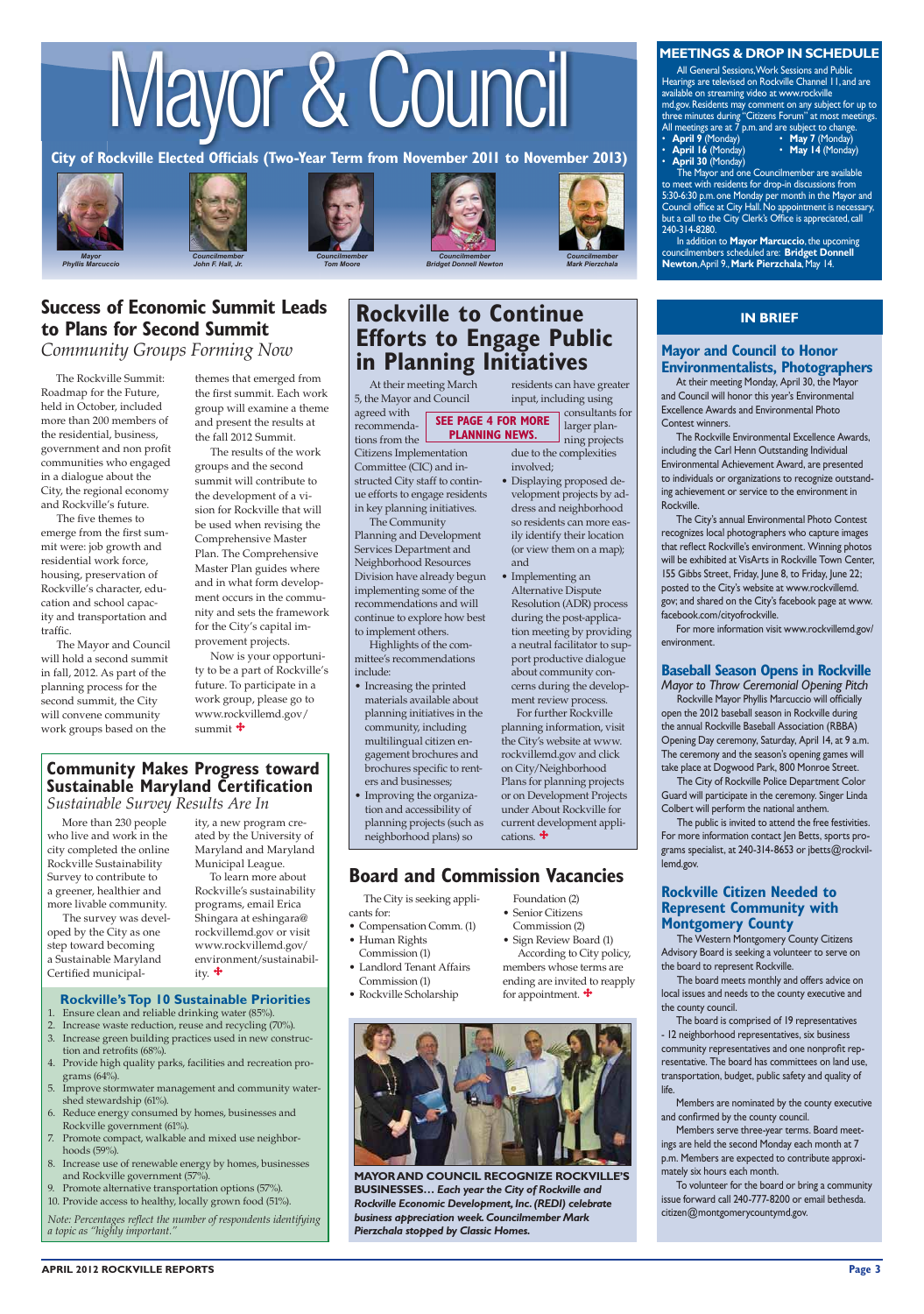# **Application Map Tool**

Now it's even easier to find out about development applications in your neighborhood.

The Community Planning and Development Services (CPDS) Department has launched a new user-friendly online resource for citizens to follow development applications in the City of Rockville with a new interactive Development Project Application map. The new online map complements the existing CPDS development project status webpage at www.rockvillemd.gov/zoning/development by mapping applications that are in the review process and recently acted upon.

![](_page_3_Figure_4.jpeg)

## **Know the Process and Stay Involved**

Rockville residents are encouraged to take part in decisions about development projects in the city.

To learn more about current and pending development projects in your neighborhood visit www. rockvillemd.gov and click on Development Projects under About Rockville on the right sidebar. Check the website often as the City makes information available as it is received.

## **How to Get Involved**

• Check the City's website regularly at www.rockvillemd.gov for status updates on development projects in your neighborhood and throughout

# New Online Development<br>Application Map Tool<br>Mexicon Sing Value and a Development application Map Tool

- 7. **50 Maryland Avenue (Montgomery County Judicial Center):** Approved 200,000 square-foot addition to the existing Montgomery County Judicial Center. Approved March 10, 2010 and currently under construction. File #: STP2010-00017
- 8. **121 Hungerford Drive (Rockville Metro Plaza):** Approved Minor Site Plan amendment to a previously approved Use Permit. Approved April 29, 2011 and currently under construction. File # STP2011-00073
- 9. **209 Monroe Street (Victory Housing):** Approved 86-unit residential senior living facility with an associated street closing/abandonment and a preliminary subdivision plan to create seven lots. Approved October 27, 2010. File #: SCA2006-00097, PLT2009-00498, PLT2011-00505, SPX2009- 00378 and STP2010-00034
- 10. **430 Hungerford Drive (Walgreens Drugstore):** Site Plan submittal for a proposed drugstore in an existing commercial building. Approved March 14, 2012. File #: STP2012-00111
- 1807 Rockville Pike: Proposed commercial retail center

## **Pre-Application Submittals**

The following development project applications have been submitted to the City for pre-application review.

- 1. **15190 Frederick Road (Auto Zone):** Pre-Application submittal for a proposed new 6,784 square-foot retail store. File #: PAM2011-00048
- 2. **727 West Montgomery Avenue (Seventh Day Adventist Church):** Pre-Application submittal for a proposed parking lot expansion at an existing place of worship. File #: PAM2011-00049

- the city
- Contact the Planning and Zoning Division at (240) 314-8200 to find out more information about a specific project
- Attend an "area" meeting near you held by applicants for specific projects and public meetings held by the City for all other applications and general city business. Meeting schedules, agendas and information packets for the Mayor and Council is available on the City's website at www.rockvillemd.gov/government/mc, and for the Planning Commission, Historic District Commission and Board of Appeals at www.rockvillemd.gov/ government/commissions.
- 4. **1800 Rockville Pike (Twinbrook West):** Site Plan submittal for a proposed mixed-use development comprised of approximately 100,000 square feet of retail and restaurant use and 360 multi-family residential units. File #: STP2012-00101
- 5. **1900 Chapman Avenue:** A proposed mixed-use development with 667 multi-family residential units and approximately 5,000 square feet of non-residential use. File #: STP2012-00112

## **Applications In Process**

The following applications and proposed development projects are currently in the development review process.

3. **1592 Rockville Pike (Twinbrook Metro Place):** Project Plan submittal for a proposed mixed-use development comprised of approximately 286,000 square feet of office, retail, restaurant and health club use, a 200-room hotel and 850 multi-family residential units. The application is scheduled to be acted upon by the Mayor and Council at their April 16 meeting. File #: PJT2012-00002

## **Approved Applications**

The following applications and development projects were recently approved by the designated City Approving Authority. 6. **2 West Montgomery Avenue (Rockville Police Station):**  Approved re-use and addition to the existing historic Post Office to be become the new City of Rockville Police Department headquarters. Approved March 24, 2010 and

currently under construction. File #: STP2010-00027 and PLT2010-00499

including a bank with drive-through facility. Approved November 9, 2011 and currently under construction. File #: STP2011-00085

- 12. **9110 Darnestown Road (Kol Shalom Synagogue):** Approved new 30,379 square-foot place of worship. Approved June 9, 2010 and currently under construction. File #: PJT2009-00001, STP2010-00022 and PLT2010-00050
- 13. **9200 Darnestown Road (Brightview of Rockville):**  Approved development of a 90-unit assisted living community. Approved May 25, 2011 and currently under construction. File #: SPX2010-00381, STP2011-00066 and PLT2011-00509
- 14. **15955 Frederick Road (Silverwood/Shady Grove, LLC):** Approved development of a five-story, 417-unit multi-family residential project on property approved for annexation to the City of Rockville. Approved October 26, 2011. File #: STP2011-00091 and ANX2010-00139

![](_page_3_Figure_15.jpeg)

A citywide map is available for general browsing at the top of the webpage and specific project locations can be found by following links under each project's description.

Application details such as address, project description, land use and zoning designation and planning staff contact information can also be viewed as a pop-up bubble by clicking the project location on the map.

The new map can also be accessed on the City's Map Gallery webpage at http://maps.rockvillemd.gov/ gallery, which includes a number of other useful City maps for general reference. The online map is one of many online tools provided by the Community Planning and Development Services Department designed to make City planning and construction more transparent and accessible and encourage public participation in the review process.

To find out more about the new map and other planning and building activities, contact the Community Planning and Development Services Department at 240-314-8200 or visit www.rockvillemd.gov/government/cpds.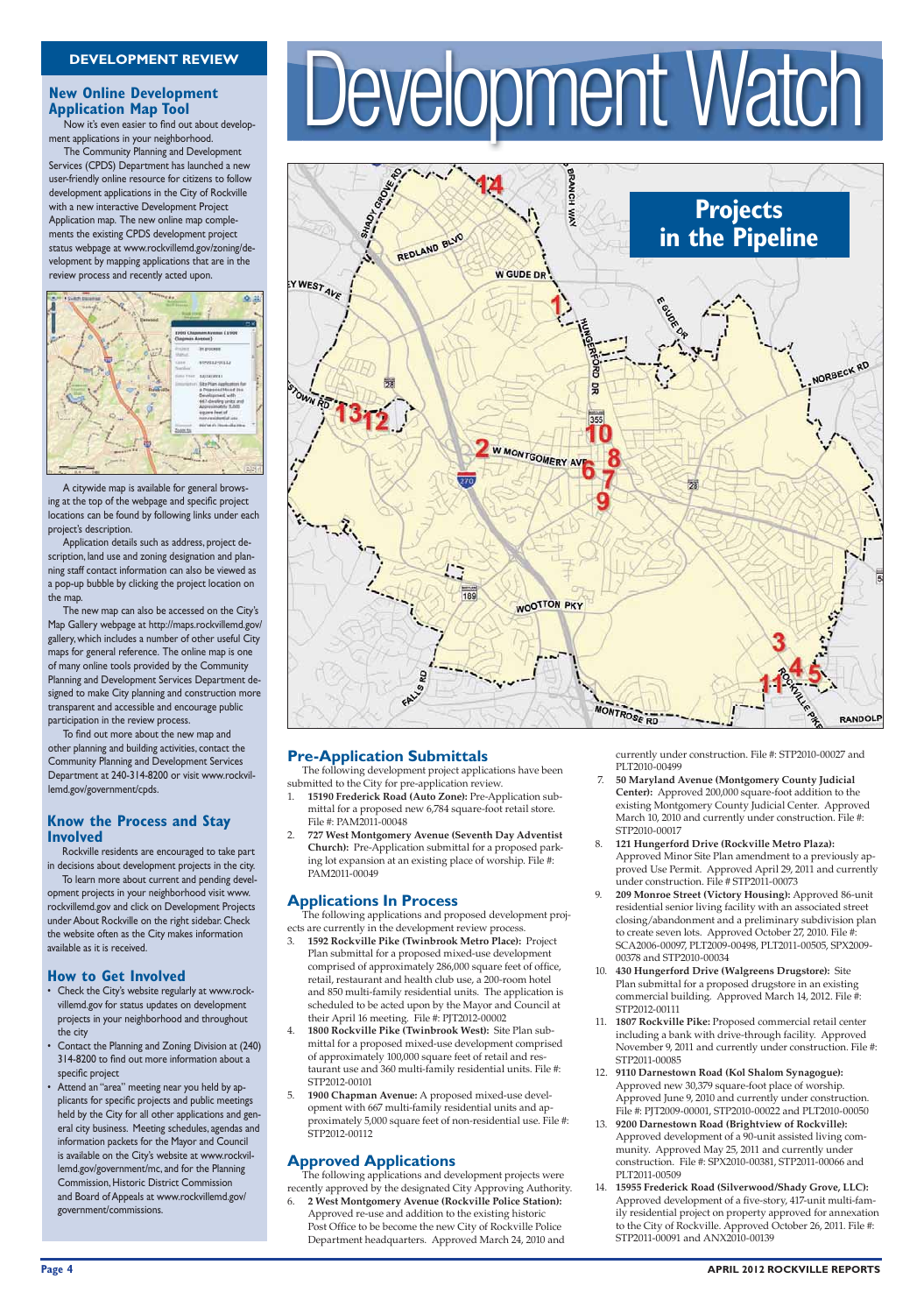Rockville's Sanitary Sewer Preventative Maintenance Program consists of comprehensive inspections of the sewer pipes and manholes within the City's wastewater collection

## **Prepare for the Future at Financial Workshop for Teens**

 The City of Rockville is partnering with local nonprofit Take Flight, Inc., to host a Transition Workshop Saturday, April 28, 11 a.m. to 12:30 p.m. at the Twinbrook Community Recreation Center Annex, 12920 Twinbrook Parkway.

 The workshop is designed for teens and young adults ages 16 to 24, and will focus on financial education and debt management.

 Pre-registration is required; register for course number 38905. The cost for the workshop is \$3 for residents and \$5 for nonresidents.

 For more information visit www.rockvillemd.gov/ teens.

## **Montgomery County Historic Tax Credit Late Applications Accepted**

 Homeowners who have made improvements to their historic homes are encouraged to apply for an annual tax credit.

The deadline for the Montgomery County Historic Tax Credit Program was Friday, April 1, but late applications will be considered until Tuesday, April 10.

All properties designated under the City's Historic Preservation Program may qualify for a 10 percent property tax credit for exterior maintenance work of more than \$1,000 undertaken in 2011.

The Historic District Commission will review applications in May and June.

Applications are available at www.rockvillemd. gov/historic/tax-credit.html.

For more information email Robin Ziek, historic preservation planner, at rziek@rockvillemd.gov or call 240-314-8230.

## **Sponsorship Opportunities Available for Rockville Events** *Promote Your Business at Events with*

*More Than 160,000 Attendants*

The City of Rockville is now accepting sponsorship applications for its five largest 2012 events.

Potential sponsors may choose to support **Hometown Holidays, Out to Lunch Wednesdays,** the **Independence Day Celebration, Uncorked Wine and Music Festival** and/or the **Rockville Antique and Classic Car Show.** Combined, the events are attended by more than 160,000 people.

Sponsorship levels begin at \$200 per week for an Out to Lunch Wednesday event and go up to \$15,000 for a Hometown Holidays presenting sponsor. Additional sponsorship levels are available in various price ranges depending on the event.

To explore the events, watch a short video and learn more about sponsorship opportunities, visit "Rockville Events: Helping Your Business Shine Bright" at www.rockvillemd.gov/events/sponsorship.

For more information contact Colleen McQuitty, special events manager, at 240-314-8606 or cmcquitty@rockvillemd.gov.

## **Online Red Light Camera Ticket Payment System Unavailable April 25 to May 7**

During April and May the Rockville City Police

Department will transition its red light camera cita-

tion system. Online payments of red light tickets will not be accepted between Wednesday, April 25, and Monday, May 7. Red light camera tickets must be paid in person

![](_page_4_Picture_64.jpeg)

For more information about the Department of Public Works go to www. rockvillemd.gov/publicworks, or contact Jim Woods or Brian Plymale at 240-314-  $8500.$   $\bigstar$ 

**Rockville Reflects on Road Safety** *New Police Program Identifies Pedestrians and Cyclists* 

> at City Hall, 111 Maryland Avenue, or via mail with a check to the City of Rockville, c/o Police Red Light Camera Payments, 111 Maryland Avenue, Rockville, Md., 20850.

The Rockville City Police Department has a limited number of Rockville Reflects reflective bands available at no charge for community members. To ob-

tain a reflector, stop by the Police Department at City Hall, 111 Maryland Avenue.

The Police Department urges drivers, pedestrians and cyclists to be on height-

![](_page_4_Picture_22.jpeg)

For more information, contact Matthew Folden, transportation planner II, at 240-314-8509 or mfolden@rockvillemd.gov. For more information about transportationrelated projects, visit the Traffic and Transportation Division website at www. rockvillemd.gov/transportation.  $\bigoplus$ 

ened alert when using Rockville's roadways and sidewalks. As the weather warms, more people share the roads and stormy spring weather can make it treacherous for pedestrians. Pedestrians should

wear reflective or brightly colored clothing such as reflective tags, bracelets or lanyards on outer garments and backpacks. The reflective item must face traffic to be effective and should be worn on a wrist, arm or

The City of Rockville plans to construct seven sidewalk projects totaling

approximately 10,000 linear feet during the spring and summer. The sidewalks will improve pedestrian safety, accessibility and mobility in

neighborhoods across the

community.

Construction of the first sidewalk project of the year will begin on **Lewis Avenue** in mid-April, followed by **Anderson Avenue** in early May. The remaining five projects are located on **Avery Road, Gruenther Avenue, Linthicum Street** and **Wootton Parkway**. The projects on Gruenther Avenue and Linthicum Street are funded through the Safe Routes

# **Robotic Cameras Help Make Sanitary Sewer Infrastructure Improvements**

system. The multi-year plan looks at the City's sanitary sewer system in order to renew aging infrastructure, protect public health and the environment, and ensure compliance with state

and federal requirements. The City's Department of Public Works is using robotic technology with closedcircuit television (CCTV) cameras to determine which sewer lines need to be replaced.

Two City CCTV trucks inspect 15 miles of sewer per year, by sending a camera through the pipe from manhole to manhole. The not impact water or sewer service.

The Sewer Main Rehabilitation CIP project funds the rehabilitation of all sanitary sewers identified through the Sanitary Sewer Preventative Maintenance program.

The operating budget funds the daily work to inspect and manage the sanitary sewer system across the City. It totals approximately \$1.4 million annually and includes equipment, material and personnel costs.

The Sanitary Sewer Preventative Maintenance Program is separate from the City's CIP Water Line Replacement Program which focuses strictly on the pipes that carry the City's drinking water to residents and businesses.

To see the CCTV trucks and cameras in action watch channel 11 or visit www.youtube.com/cityofrockville.

*– Contributed by Jennifer Ligsay*

ankle to attract attention. A reflector will make you visible to the average driver at more than 300 feet with low beams and potentially more than 500 feet if the car has

its high-beams on.

 Rockville Reflects is one component of the City's comprehensive pedestrian safety initiative. For more information contact Lt. Eric Over at 240-314-8967 or eover@rockvillemd.gov.

# **Planned Sidewalk Construction to Improve Pedestrian Safety**

to School grant program and the others are funded through the Sidewalk

> Capital Improvement Program (CIP).

Residents near the sidewalk projects will receive detailed information and a construction schedule when available.

At a minimum, residents will receive notice two weeks before construction begins.

**STAY SAFE ON THE ROADS** Reflective material is not just for runners. If you walk, run or ride, using any type of reflective material will greatly increase your chances of being seen at night.

# e Focus on **Pedestrian Safety**

# IN AND AROUND ROCKVILLE<br>
Prepare for the Future at<br>
The City of Rockville is partnering with local non-

![](_page_4_Picture_1.jpeg)

video is watched and the condition of the sewers is evaluated and scored. The pipes and manholes with significant defects are prioritized for rehabilitation.

If a section of sewer is recommended for rehabilitation, it will be excavated and replaced, or it will be lined.

The CCTV sanitary sewer service inspection does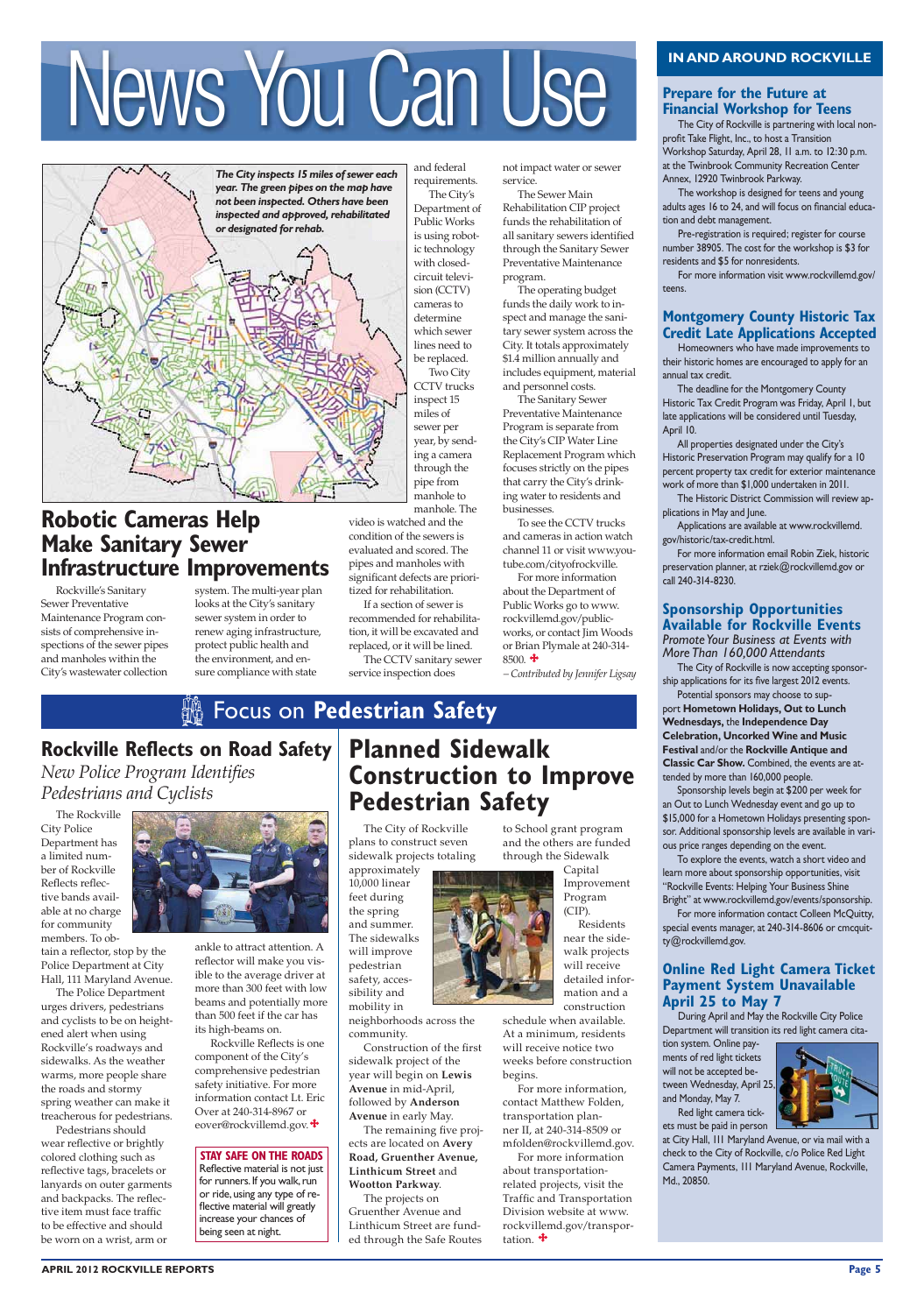### **Page 6 APRIL 2012 ROCKVILLE REPORTS**

Offering seasonal fruits, vegetables, flowers and plants, Rockville's popular weekly farmers market

makes it easy to shop and eat locally. New to market this year are Magnolia Bread Company, Zeke's Coffee

and Go Fish.

The market is held Saturdays, May 12, to Nov. 17, 9 a.m. to 1 p.m. at the corner of Route 28 and Monroe Street.

The market offers your pick of locally grown farmfresh fruits and vegetables, meat, cheese, fish, flowers, plants, baked goods and more. All items are picked fresh daily and available as supplies last.

A second weekly farmers market begins later this spring. The second market is

Celebrating 10 years of service to the community, the Croydon Creek Nature Center will host a Spring Festival and Native Plant Sale Saturday, April 28, from 1 to 4 p.m.

The free festival will feature indoor and outdoor family fun including:

- woodland hikes,
- nature games and crafts,
- exhibits,
- tables and demonstrations from festival partners the Wild Bird Center and the City's Environmental Management Division,
- live animal shows, and • a rain barrel and native
- plant sale. "We're very proud of the

successful nature programs we have built during the past 10 years," said Elissa Totin, center supervisor. "We're

Each year Rockville celebrates Earth Day, which is April 22, with a variety of activities throughout the month of April, including trainings, stream cleanups and

The 24th annual Hometown Holidays celebration will take place Memorial Day weekend in Rockville Town Center.

Each year more than 60,000 people descend on Rockville's downtown to celebrate the start of sum-

mer with more than 40 bands and entertainers performing on eight stages, children's and teens

## **Enjoy a Tennis Play Day**

 Children ages 5 to 10 are invited to learn more about tennis fun and fitness during the Tennis Play Day, Sunday, May 6, 1 to 3 p.m. The event will be held at the King Farm Park Tennis Courts, 401 Watkins Pond Boulevard.

 The play day will teach new tennis skills on smaller courts, sized just for kids.

Registration is required by Tuesday, April 24. Register for course number 38889; the cost is \$5 for Rockville residents and \$6 for nonresidents.

For more information contact Janet Opar, recreation programs supervisor, at 240-314-8632 orjopar@ rockvillemd.gov.

## **Learn About Science at Expo**

Rockville Science Day will offer the opportunity to launch rockets, program robots, meet reptiles and experiment with chemicals as part of the 23rd annual event Sunday, April 15, from noon to 5 p.m.

The event will be held at Montgomery College- Rockville Campus, 51 Mannakee St. Parking and admission are free.

> looking forward to reaching even more people with our education and outreach efforts during the next 10." **FREE!**

More than 60 exhibitors will be on hand at this year's Rockville Science Day to help families enjoy a day of learning and fun. Through hands-on activities participants can learn about the environment, alternative energy, space exploration and biotechnology.

> Visit www.rockvillemd. gov/croydoncreek or call 240- 314-8770 for more information.  $\ddagger$

Rockville Science Day is sponsored by the City of Rockville, the Rockville Consortium for Science, the Rockville Science Center and Montgomery College.

For a complete list of participating farms and vendors and a calendar of approximate harvest dates visit www.rockvillemd.gov/ events.  $\ddagger$ 

To learn more about the Rockville Consortium for Science and this annual event, visit www.rockvillescience.org or email scienceday@rocknet.org.

## **Family Friendly Shows Rule at the Theater in April**

activities, Taste of **FREE** Rockville, a Craft Festival and Memorial Day ceremony and parade.

To learn more about Hometown Holidays, go to www.rockvillemd.gov/ hth.  $\bigstar$ 

 Families with children of all ages will find something to enjoy at the F. Scott Fitzgerald Theatre at Rockville Civic Center Park, 603 Edmonston Drive, this month.

 HST Cultural Arts will present "**Oz**," Friday, April 13, at 6:30 p.m. and Saturday, April 14, at 5 p.m.; "**The Taming of the Shrew**," Friday, April 13, at 8 p.m. and Saturday, April 14, at 7:30 p.m.; "**Let Your Hair Down Rapunzel**," Friday, April 20, at 6:30 p.m. and Saturday, April 21, at 5 p.m.; and "**How to Succeed in Business Without Really Trying**," Friday, April 20, at 8 p.m. and Saturday, April 21, at 7:30 p.m. Tickets for the four HST Cultural Arts shows cost \$11 to \$13 and are available by calling 301-294-0520.

> **DISFRUTE LOS PRODUCTOS FRESCOS DE LA GRANJA AL MERCADO** Sábados, del 12 de mayo al 17 de nov., de 9 a.m. a 1 p.m.

The Rockville Concert Band will present its annual "**Young People's Concert: Animal Kingdom**," Sunday, April 15, at 3 p.m. No tickets are required; a \$5 donation is suggested.

> Para obtener una lista completa de granjas y proveedores participantes y un calendario de las fechas aproximadas de cosecha visite www.rockvillemd.gov/ events.  $\ddagger$

 Adults will enjoy the Rockville Little Theatre presentation of "**The Little Foxes**," Fridays, April 27 and May 4, at 8 p.m.; Saturdays, April 28 and May 5, at 8 p.m.; and Sundays, April 29 and May 6, at 2 p.m. Tickets are available through the theater box office at www.rockvillemd.gov/theatre and cost \$14 to \$16.

 For more information about upcoming shows at the theater visit www.rockvillemd.gov/theatre.

## **Gallery Features Local Talent**

 Whether you have decided opinions about visual arts or are new to the arts scene and want to learn more, the Glenview Mansion Art Gallery at Rockville Civic Center Park, 603 Edmonston Drive, has some-

# THINGS TO DO IN ROCKVILLE<br>Children ages 5 to 10 are invited to learn more<br>Cout tennis fun and fitness during the Tennis Play Day.

thing to interest you this spring.

 Later in the month, the annual **Rockville Art League** juried members' show will return to the gallery Sunday, April 29, through Tuesday, May 29. For additional information about the exhibit and other monthly shows, visit the City's website at www. rockvillemd.gov/arts or contact Julie Farrell at 240- 314-8682 or jfarrell@rockvillemd.gov.

# **Celebrate Ten Years at Croydon Creek Nature Center Festival**

The center is located at 852 Avery Road on the grounds of the Rockville Civic Center Park.

Plant pre-orders are being accepted via order form on the nature center's website. Rain barrels will not be sold the day of the event, and must be pre-ordered for pick up at the festival. To pre-order a rain barrel, visit www. rainbarrelsintl.com.

 In April, the gallery will showcase the work of **Carolyn Jean** (assemblage, works on paper), **Roslyn Logsdon** (fiber, rug hooking), and the **Tuesday Quilters** (fiber). The show opened Sunday, April 1, at 1:30 p.m., and will run until Tuesday, April 24. FREE!

Additional anniversary events will be planned throughout the year.

# **Saturday Farmers Market Returns in May**

held Wednesdays, June 6, to Oct. 31, 11 a.m. to 2 p.m. on East Montgomery Avenue between Maryland Avenue

![](_page_5_Picture_33.jpeg)

**ENJOY FRESH PRODUCE FROM FARM TO MARKET** Saturdays, May 12- Nov. 17, 9 a.m.-1 p.m.

![](_page_5_Picture_37.jpeg)

and Monroe Street in conjunction with Out to Lunch Wednesdays.

# **Celebrate Earth Day All Month**

## **Hometown Holidays Kicks Off Summer for the 24th Year**

Rockville's Town Center is located one block from Metro and parking is available.

![](_page_5_Picture_57.jpeg)

![](_page_5_Picture_58.jpeg)

FREE!

festivals.

The following list highlights some of the events planned in Rockville during April. Additional details are on the City's website at www.rockvillemd.gov/environment/earth-day.html.

**• Green Business Certification Training,** Tuesday, April 10, 8:30- 11:30 a.m.

- **Stream Cleanups,** 9 a.m. to noon Saturday, April 14
- **Invasive Plant Pull,**  Sunday, April 22, 1-4 p.m.

**• Arbor Day Tree Planting,** Wednesday, April 25, at 11 a.m. To learn more go to www.rockvillemd.gov/ environment or www. rockvillemd.gov/croydoncreek.

El popular mercado semanal de granjeros de Rockville, que ofrece frutas, vegetales, flores y plantas de estación, hace que sea fácil ir de compras y comer localmente.

Los nuevos en el mercado este año son Magnolia Bread Company, Zeke's Coffee y Go Fish.

El mercado funciona los sábados, 12 de mayo al 17 de noviembre desde las 9 a.m. hasta la 1 p.m. en la esquina de Route 28 y Monroe Street.

El mercado le ofrece una variedad de frutas y verduras frescas de la granja cultivadas en la localidad, así como carne, queso, pescado, flores, plantas, productos horneados y mucho más. Todos los productos que se ofrecen se cosechan frescos en forma diaria y están

## **El Mercado de Granjeros funcionará nuevamente en mayo**

disponibles hasta agotar el suministro.

> Un segundo mercado semanal de granjeros empezará sus actividades más adelante en la primavera. El segundo mercado se llevará a cabo los miércoles, del 6 de junio al 31 de octubre, de 11 a.m. hasta las 2 p.m. en East Montgomery Avenue entre Maryland Avenue y Monroe Street, conjuntamente con Out to Lunch Wednesdays.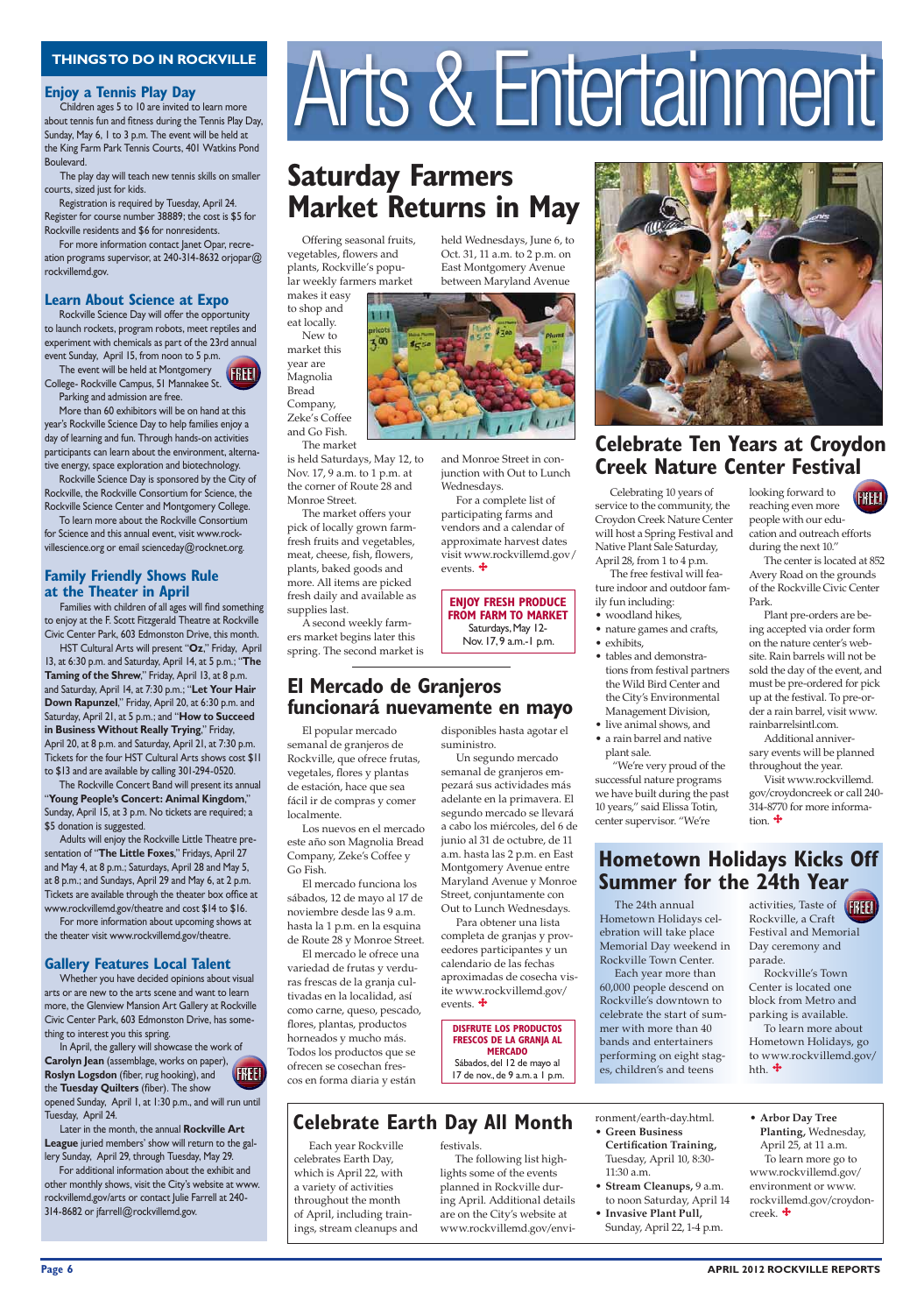**APRIL 2012 ROCKVILLE REPORTS Page 7**

## **FACILITIES ADDRESSES AND PHONE NUMBERS**

- **Glenview Mansion Art Gallery GM**, Rockville Civic Center Park, 603 Edmonston Drive
- **F. Scott Fitzgerald Theatre 55P**, Rockville Civic Center Park, 603 Edmonston Drive
- **Croydon Creek Nature Center CO**, Rockville Civic Center Park, 852 Avery Road. Note: Registration required, register online at www.rockvillemd.gov or call 240-314-8770.
- **Rockville Senior Center** , 1150 Carnation Drive. Call 240-314-8800.
- **Rockville City Hall** 111 Maryland Ave. Call 240-314-5000.

![](_page_6_Picture_6.jpeg)

Rockville offers a variety of classes and programs each season. Find something that interests you at www.rockvillemd. gov and click on recreation registration on the right side.

For the most up-to-date event listings visit www.rockvillemd. gov or sign up for the E-Letter: Just click on "subscribe to news" on the left side of the home page, enter your name and email, and choose City Events.

RES = Residents • NR = Non Residents • MEM = Member • NM = Non Member

your 2 to 5 year old on Saturday mornings, 10-11 a.m. for storytime and a craft. A naturalist will read a story then lead a craft based on the theme of the story. All children must be accompanied by an adult.  $$3$  RES/ $$5$  NR  $\bigodot$ 

**21** Croydon Creek Campfire  $-$  Celebrate Earth Day Learn the history behind Earth Day, take tips from Mother Nature and find fun and easy ways for you and your family to be more earth friendly, 7:30 to 8:30 p.m. All ages are welcome.  $$4$  RES/ $$5$  NR  $\bigodot$ 

**22** Sunday Book Club Join Lincoln Park's Book Club and share your love of reading and perspective on the selection of the month. The April selection is "The Wedding Gift" by Marlen Suyapa Bodden. See the website at www. rockvillemd.gov/lpcc for more in*formation and to register.* 

**22** Invasive Species Pull Help us eliminate invasive plant species in the John Hayes Forest Preserve, 1-4 p.m. Time spent is eligible for Student Service Learning (SSL) hours. Gloves and bags are provided. Children younger than 14 must be accompanied by an adult. No registration is required. FREE CO

**24** Tiny Tots Spring Time **Festival Kids five and younger** can crawl, run and explore in the gym, 10 a.m.-noon, at Thomas Farm Community Center, 700 Fallsgrove Drive. Reguires a membership or day pass for adults and a \$2 fee at the door per child.

# **25-May 30 Cancer**<br>Survivors Workshops A certi-

fied cancer exercise specialist and survivor teaches a series of six workshops Wednesdays, 8:45-9:30 a.m., at the senior center. Register for course #39000; cost is \$50 MEM/\$60 RES/\$70 NR.  $\mathbf G$ 

**25** Arbor Day Tree Planting Rockville will commemorate Arbor Day with a tree planting event at 11 a.m. at the corner of East Montgomery Avenue and South Washington Street.

## **25-27** School of

**Rock(ville)** High school students in Rockville have the chance to learn about local government. See page 1 for details.

**26** Nature Tots - Flowers Spend time with your child (ages 2-5) discovering the wonders of nature, 10-11:30 a.m. A naturalist will help you explore a new nature topic through nature play. crafts, stories and hikes. Space is limited, so register in advance. \$6 RES/ \$7 NR **CO** 

![](_page_6_Picture_27.jpeg)

**28** Spring Festival and **Native Plant Sale Help us cel**ebrate the nature center's 10th anniversary with a spring native plant sale, live animal show, face painting, woodland hikes, rain barrel sale and more, 1 to 4 p.m. FREE CO

**28** Debt Management Transition Workshops w/ Take Flight Inc. Join us for a workshop for teens and young adults (ages 16-24) focusing on debt management, 11 a.m.-12:30 p.m. at the Twinbrook Community Recreation Center - Annex, 12920 Twinbrook Parkway. Register for course #38905; cost: \$3 RES/\$5 N<sub>R</sub>

## **29-May 29 Glen-**

**View Mansion Gallery Art Show** The Rockville Art League returns with its annual juried show. See page 6 for details. FREE GM

**30** Environmental Excel-**Lence and Photo Contest Award Ceremony** See page 3 for details. FREE<sup>I</sup>CD

FOR MOST UP-TO-DATE EVENT LISTING VISIT WWW.ROCKVILLEMD.GOV

## **April**

**1-24** Glenview Mansion **Gallery Art Show Showcasing** the work of Carolyn Jean, Roslyn Logsdon and the Tuesday Quilters. See page 6 for details. FREE **GM** 

**7** Breakfast with the Bunny The bunny is making a special trip to Thomas Farm Community Center, 700 Fallsgrove Drive. Enjoy a light continental breakfast, egg hunt, pictures with the bunny and more,  $10$  a.m.-noon. Pre-registration is recommended, register for course #38073; cost: \$10 RES/\$12 NR.

**9** Spring Leaf Collection **Begins** Get your yard ready with the first leaf collection of the year. See the City's website *<i><u>Incodetails</u>* 

# April/May Calendar

![](_page_6_Picture_60.jpeg)

to 2:30 p.m. Register for course #38749; cost is \$25 MEM/\$30

**18** Go Green Lecture – Ur**ban Forestry Meet our City** forester and learn everything you wanted to know about trees, 7-8 p.m. Ages 16 and older. FREE

**19-May 24** Life<br>Trail Outdoor Fitness Try this introductory program Thursdays, 9-9:30 a.m. as part of our outdoor fitness system, located in the rear of the senior center. Enjoy a great workout outdoors! Register for course #38954; cost is \$15 MEM/\$17 RES/\$20 NR.

**20,21** Let Your Hair **Down Rapunzel by HST Cul**tural Arts How did the beautiful maiden end up in a tower and have to let her hair down? Find out Friday, April 20, at 6:30 p.m. and Saturday, April 21, at 5 p.m. at the F. Scott Fitzgerald Theatre. Tickets: \$11-\$13, only available by calling 301-294-0520.

**20** How to Succeed in Business Without Really Trying by **HST Cultural Arts The entire** family will enjoy this Broadway musical that pokes fun at 1950's corporate America, Friday, April 20, at 8 p.m. and Saturday, April 21, at  $7:30$  p.m. at the F. Scott Fitzgerald Theatre. Tickets: \$11-\$13, only available by calling 301-294-0520.

RES/\$40 NR. SR

Q

**SB** 

 $\bigoplus$ 

**13, 14** Oz presented by **HST Cultural Arts Join Dorothy,** Toto and her friends as they find their way back home from Oz. Friday, April 13, at 6:30 p.m. and Saturday, April 14, at 5 p.m. at the F. Scott Fitzgerald Theatre. Tickets: \$11-\$13, only available by calling 301-294-0520.  $F5$ **18** Fused Glass Jewelry Colored glass and dichroic glass can be fused together to make beautiful pieces of wearable art. A limited amount of precut glass will be ready for you to design your very own one-of-a kind pendant and earring set from 1

to 11:30 a.m., Glenview Mansion at Rockville Civic Park. For

**12** Nature Tots - Turtles

FREE **GM** 

NR CO

**13,14,20,21** The Secret Garden Richard Montgomery High School's spring musical production is sure to entertain and delight. Showtime is 7 p.m. Online tickets cost \$5 for students and \$13 for adults; at the door tickets cost \$6 for students and \$14 for adults. Buy online tickets at https://richardmontgomerydrama.ticketleap.net/.

**13, 14** The Taming of the **Shrew by HST Cultural Arts** Can ferocious Kate be tamed so her younger sister can marry? Join us for this comedy Friday, April 13, at 8 p.m. and Saturday, April 14, at  $7:30$  p.m. at the F. Scott Fitzgerald Theatre. Tickets: \$11-\$13, only available by calling 301-294-0520.

**14** Annual Potomac Wa**tershed Stream Clean Ups** Help the environment and earn Student Service Learning (SSL) hours between 9 a.m. and noon by cleaning up streams throughout the city. Children younger than 14 must be accompanied by an adult. See website for details. **FRFF** 

**14** RBBA Opening Day Opening Day Join the Mayor and Council for the opening of baseball season at Dogwood Park. See page 3 for details. FREE

**14** VisArts Invasive Plant **Harvest and Paper Making Workshop At this hands-on** workshop, participants will harvest invasive plants and return to the art studio to explore ways of isolating paper making fibers, cordage and pigments. Participants should bring boots, leather gloves and garden pruners. See www.visartsatrockville.org for more information.

### **15 Rabies Clinic** Take advan-

**21** Saturday Story and Hike Stop by the nature center with

**9** Safety Awareness and **Self Defense with the Chief** Learn basic safety tips and moves from Rockville City Police Chief Treschuk at Twinbrook Community Recreation Center, 129020 Twinbrook Parkway, 7-9 p.m. Register  $for course #38891; cost: $5$ RES/\$7 NR.

**10** Montgomery County **Green Business Certification Program** Help your business go above and beyond basic green measures to reduce its ecological footprint, 8:30

tage of this low-cost program to keep your pet healthy and safe. See page 8 for details.

### **15** Rockville Science Day Learn about the interesting natural phenomena that impact life in the community. See page 6 for

details. FREE

**15** Young People's Concert: **Animal Kingdom The Rockville** Concert Band performs its annual show for families at 3 p.m. No tickets required, \$5 suggested donation at the door.  $f5$ 

7-8 a.m.; sale 8 a.m.-noon. For a table, register for course #39045; cost: \$20.

**21** Spring Community **2XWGDADA CONGRREY OUT** the bargains or sign up as a vendor to sell your treasures at the Richard Montgomery High School parking lot. Vendors must pre-register with payment. Set up

**21** Twinbrook Planting Celebrate Earth Day and help the environment with a volunteer planting project at the Twinbrook Community Center, 12920 Twinbrook Parkway, 9 a.m.-noon. Student Service Learning (SSL) hours are available. For more information, email environment@ rockvillemd.gov.

**27,28,29,May 4,5,6** The Little Foxes by **Rockville Little Theatre The** ruthless, moneyed Hubbard family lives in, and poisons, their part of the deep South at the turn of the 20th century in this caustic and engaging tale, Fridays and Saturdays, at  $8$  p.m. and Sundays, at  $2$ p.m. Tickets: \$14-\$16 through the F. Scott Fitzgerald Theatre Box Office. **3D** 

![](_page_6_Picture_77.jpeg)

Celebrate Mother's Day with your princess at a Royal Tea *Party* - May 12.

## **May**

**6 Tennis Play Day** Boys and<br>girls ages five to 10 are invited to our play day. See page 6 for details.

**6** Citizen Science Series - Stream Monitoring This ongoing series will introduce participants to different citizen science opportunities in our area. Learn how you can get involved in the City's "Save Our Streams" program by becoming a regular volunteer, 1:30-3 p.m. \$6 RES/ \$8 NR **40** 

**10** Nature Tots - Bees Spend time with your child, ages 2-5, between 10 and 11:30 a.m., discovering the wonders of nature. A naturalist will help you explore a new nature topic through nature play, crafts, stories and hikes. Dress for the weather. Adult participation required.  $$6$  RES/\$7 NR  $\bigodot$ 

### **12** Farmers Market Open-**Lang** Pick up the freshest produce, baked goods and more as the Rockville Farmers Market begins the season. See page 6 for details.

## **12** Peerless Rockville

Homes and Hospitality Tour Featuring a variety of beautiful and historic homes in the East End of Rockville. Visit at your own pace between 1 and 5 p.m. Advance tickets cost \$22;  $cal$ <sub>call</sub> 301-762-0096 or visit www. neerlessrockville org

## **12** Royal Tea Party Prin-

cesses and their royal families are invited to celebrate Mother's Day at Thomas Farm Community Center's annual event, 2-4 p.m. The center is located at 700 Fallsgrove Drive. Registration is required, register for course  $\#38074$ ; cost: \$10 **RFS/\$12 NR** 

## **Boards and Commissions**

*Meetings are held at City Hall,* 111 Maryland Ave., unless otherwise noted.

## **4, May 2** Rockville

**Bike Advisory Committee 7:15** p.m. Meets the first Wednesday of the month.

**10, May 8 Environ**ment Commission 7:30 p.m. Meets the second Tuesday of the month.

## **11,25, May 9**

**Planning Commission 7 p.m.** Meets the second and fourth Wednesday of the month.

## **11, May 9 cul-**

tural Arts Commission 7 p.m. Meets the second Wednesday of the month.

# **11, May 9** Sister City Corporation 7:30 p.m. Meets

the second Wednesday of the month.

**19** Senior Citizens Com**mission** 1 p.m., Rockville Senior Center, 1150 Carnation Drive. Meets the third Thursday of the month.

**19** Historic District Com-**PLAVILLE 7:30 p.m. Meets the** third Thursday of the month.

**17** Rockville Seniors, Inc. 1 p.m., Rockville Senior Center, 1150 Carnation Drive. Meets the third Tuesday of the month.

**18** Rockville Housing Enterprises 6:30 p.m., 621-A Southlawn Lane. Meets the third Wednesday of the month.

**24** Traffic and Transporta**tion Commission 7:30 p.m.** Meets the fourth Tuesday of the month.

**25** Human Rights Commis-**Sion** 7 p.m. Meets the fourth Wednesday of the month